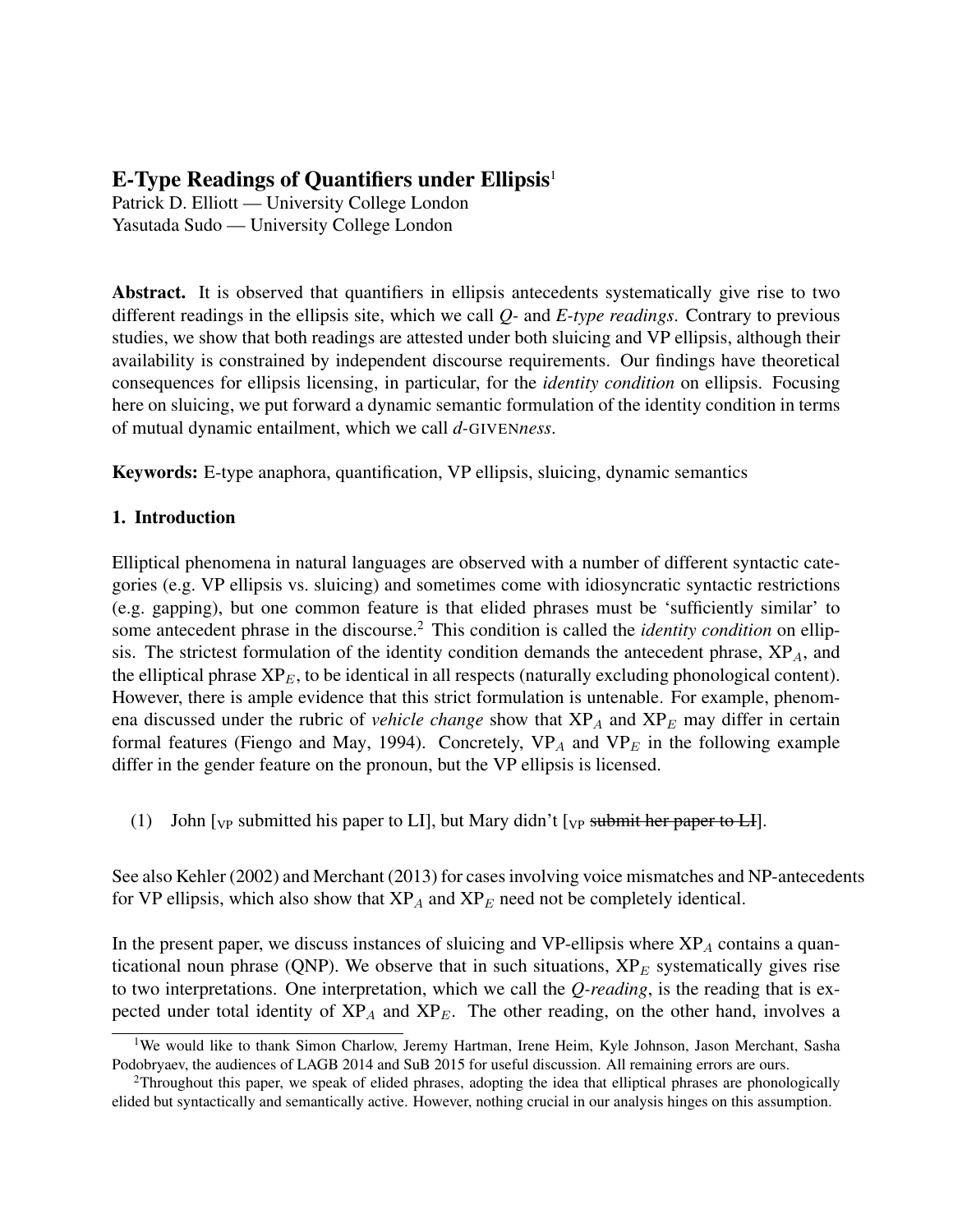definite phrase in  $XP_E$  in place of the QNP, that is anaphoric to the QNP in  $XP_A$ . We call this reading the *E-type reading*.

The E-type reading is of particular interest here, as it constitutes additional evidence that the notion of similarity between  $XP_A$  and  $XP_E$  relevant for ellipsis licensing cannot not be total identity, and must allow a certain degree of difference. In particular, the licensing needs to refer to the anaphoric dependency between the QNP in  $XP_A$  and the anaphoric term in  $XP_E$ . In order to capture this, we put forward a semantic formulation of the identity condition in terms of mutual dynamic entailment, or *d-*GIVENNESS. We take this to be showing that ellipsis licensing cannot be entirely syntactic, and must refer to the semantics of  $XP_A$  and  $XP_E$ , following, e.g. Rooth (1992b) and Merchant (2001) in spirit if not implementation.

The present paper is structured as follows. In Section 2, we show that both Q- and E-type readings are available both under sluicing and under VP ellipsis, contrary to previous studies. We also point out that the availability of the E-type reading is subject to independent discourse restrictions. After critically discussing previous analyses of the E-type reading of sluicing in Section 3, we will propose our identity condition using the notion of mutual dynamic entailment between  $XP<sub>A</sub>$  and  $XP_E$  (*d*-GIVENNESS) in Section 4.

## 2. The Data

In this section we show that the ambiguity between the Q- and E-type readings is observed with both sluicing and VP ellipsis. This is contrary to Romero (2003) and Chung et al. (2011), who claim that the E-type reading is obligatory for sluicing and the Q-reading is obligatory for VP ellipsis. We show that there are independent discourse restrictions on the availability of the E-type reading, and when they are properly controlled for, both readings can be observed with both types of ellipsis.

## 2.1. Sluicing

Let us first convince ourselves that quantifiers under sluicing may give rise to E-type readings. In the following example, the relevant quantifier in the antecedent clause  $TP<sub>A</sub>$  is an indefinite *a mathematical theorem*, which most naturally gives rise to an anaphoric reading in the ellipsis site. Here and below, we represent the E-type reading with a definite description, but we do not (yet) make commitments about what exactly is elided. $3$ 

- (2) If John asks me how  $[\text{TP}_A$  a mathematical theorem was proved],
	- a.  $#I$  will also tell him by whom  $\left[\text{TP}_E$  a mathematical theorem was proved]. Q-reading

 $3$ In the final analysis ( $\S$ 4), we crucially assume that the elided definite has descriptive content.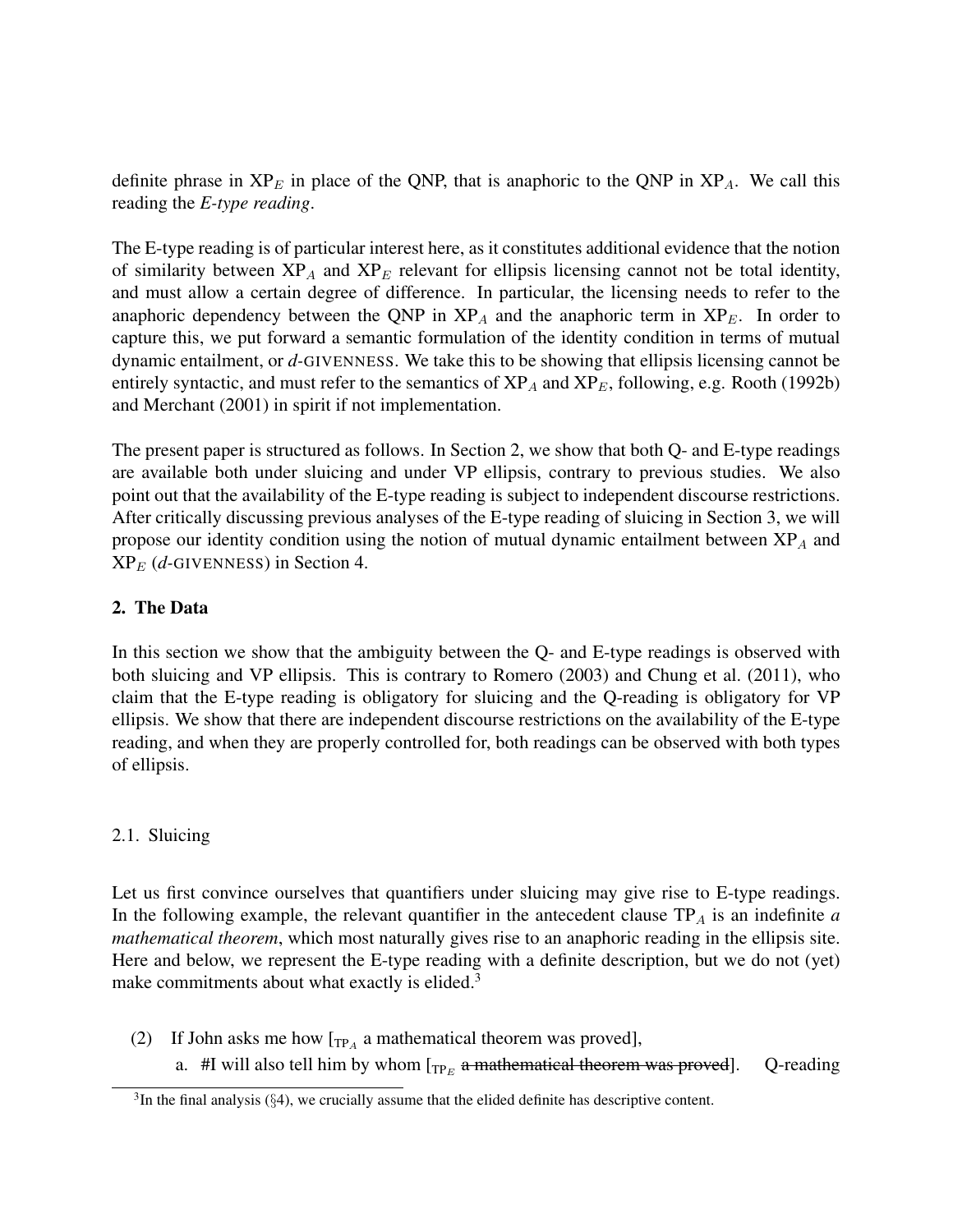b. I will also tell him by whom  $\Gamma_{\text{TP}_E}$  the mathematical theorem was proved].

E-type reading

It becomes especially clear that the felicitous reading corresponds to the E-type reading when we consider overt continuations corresponding to the two potentially elided TPs in (2a) and (2b):

- (3) If John asks me how a mathematical theorem was proved,
	- a. #I will also tell him by whom a mathematical theorem was proved.
	- b. I will also tell him by whom the mathematical theorem was proved.

Since (2) is felicitous with sluicing, it must receive the E-type reading. This observation itself does not say anything about the availability of the Q-reading, however, as the Q-reading is simply pragmatically ruled out here.

The following examples show that the Q-reading is in principle available under sluicing. Here again, in order to see the difference between the two readings, it is useful to consider overt continuations corresponding to the putative ellipsis sites.

| (4) $[\text{TP}_4]$ John applied to five graduate schools].                                                                                                                                                                                                                                                 |           |
|-------------------------------------------------------------------------------------------------------------------------------------------------------------------------------------------------------------------------------------------------------------------------------------------------------------|-----------|
| a. I don't know why $[\text{TP}_E$ John applied to five graduate schools].                                                                                                                                                                                                                                  | Q-reading |
| $\mathbf{1}$ , $\mathbf{1}$ , $\mathbf{1}$ , $\mathbf{1}$ , $\mathbf{1}$ , $\mathbf{1}$ , $\mathbf{1}$ , $\mathbf{1}$ , $\mathbf{1}$ , $\mathbf{1}$ , $\mathbf{1}$ , $\mathbf{1}$ , $\mathbf{1}$ , $\mathbf{1}$ , $\mathbf{1}$ , $\mathbf{1}$ , $\mathbf{1}$ , $\mathbf{1}$ , $\mathbf{1}$ , $\mathbf{1}$ , |           |

b. I don't know why  $\left[\text{TP}_E\right]$  John applied to the five graduate schools].  $E$ -type reading

What is crucial here is that the remnant *wh*-phrase is *why*. In embedded *why*-questions, the Q- and E-type readings give rise to truth-conditionally distinct readings. According to the Q-reading, the relevant reason (that the speaker doesn't know) is why John applied to so many graduate schools. On the other hand, under the E-type reading, the relevant reason is why John chose those five schools, and not others. With sluicing (4) is ambiguous between these two readings, while without ellipsis, there is only one reading. Therefore, (4) with sluicing is ambiguous between the Q- and E-type readings.

It should be noted here that in the previous literature, most observations are based on data involving different types of *wh*-remnants, but with them, the distinction between the two readings is obscured. For instance, consider the following examples adapted from Chung et al. (2011: 43).

|  | (5) We know that $[\text{TP}_4$ someone was reading],           |           |
|--|-----------------------------------------------------------------|-----------|
|  | a. but we don't know to whom $[\eta_{P_F}$ someone was reading. | Q-reading |

b. but we don't know to whom  $_{\text{TP}_E}$ they were reading]. E-type reading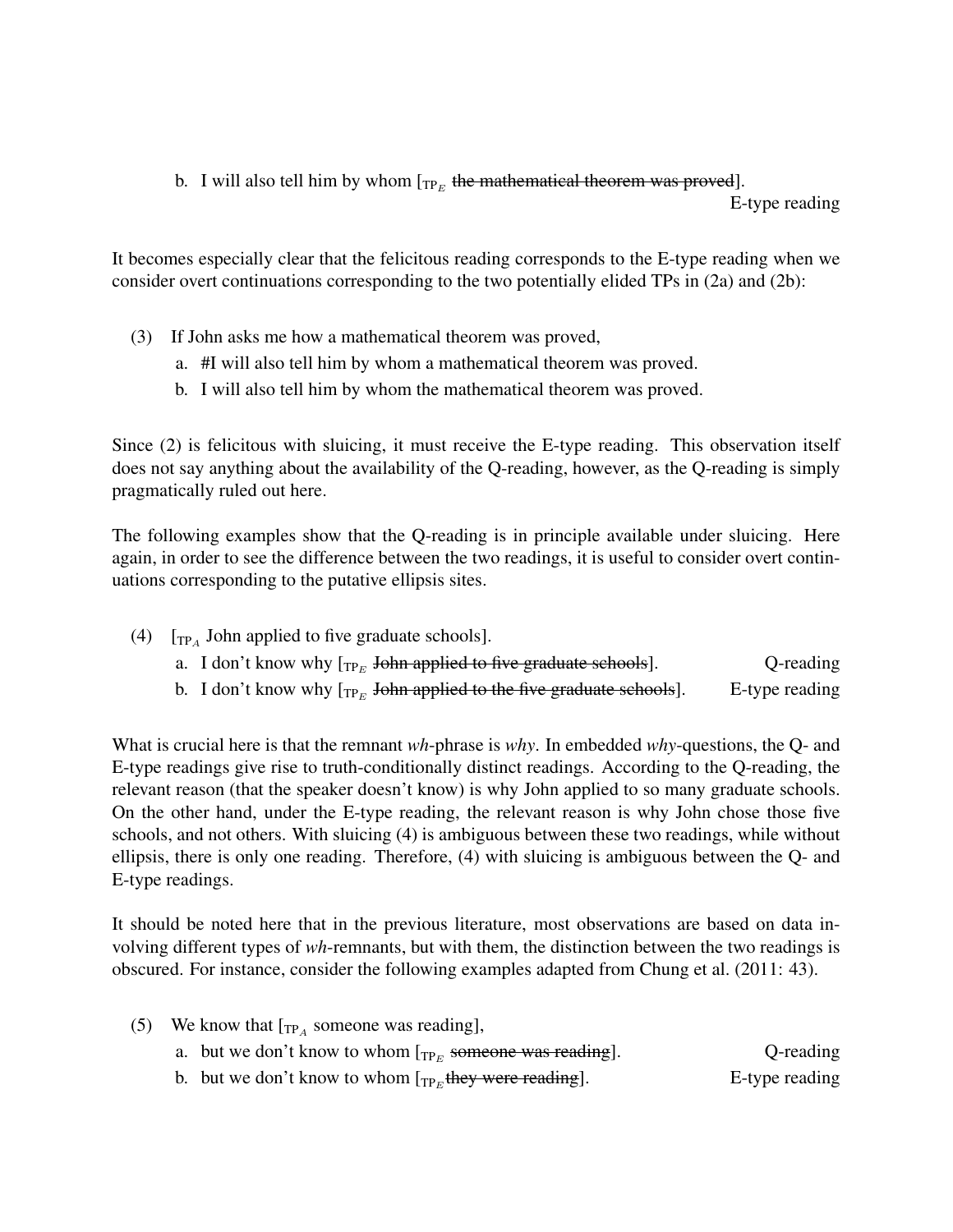Although Chung et al. (2011: 43) remark that the most natural interpretation is about a single person, and so the elided clause does not seem to introduce a new discourse referent, we think that the distinction between the two reading is not as clear as Chung et al. seem to assume, given that the Q-reading of (5) without the ellipsis seems to be able to mean a very similar thing (perhaps under the specific reading of *someone*). In our example with *why* in (4), on the hand, the truthconditional distinction between the readings is palpable, and it shows that the two readings are indeed both available, as explained above.

### 2.2. VP Ellipsis

Let us now turn to VP ellipsis. The following example with donkey anaphora shows that both interpretations are possible. As in the case of examples with sluicing, the interpretive distinction between the two readings is clear when the overt continuations corresponding to the putative ellipsis sites are considered.

|                | (6) Whenever Prof. Jones is $[\vee_{P_A}$ working on a paper],    |  |
|----------------|-------------------------------------------------------------------|--|
| Q-reading      | a. the postdocs cannot $[\vee_{\mathbb{P}_F}$ work on a paper.    |  |
| E-type reading | b. the postdocs cannot $[\vee_{\mathbb{P}_F}$ world on the paper. |  |

Specifically, under the Q-reading, the postdocs cannot work on any paper whatsoever, when Prof. Jones is working on a paper. The E-type reading is weaker than this, meaning only that the postdocs cannot work on the paper that Prof. Jones is working on.

In order to reinforce our point here, we present a few more pieces of evidence that both interpretations are available with VP ellipsis. Firstly, in the following example, only the Q-reading is pragmatically felicitous. This is because, in an out-of-the-blue context, *John being anxious* explains why he would apply to *so many* graduate schools (Q-reading), whereas it does not provide a plausible explanation for why he would apply to a particular set of graduate schools. Crucially, the same contrast obtains without ellipsis.

(7) John  $\lbrack v_{P_A}$  applied to five graduate schools], because he was anxious.

b.  $\#$ Why else would he [<sub>VPE</sub> apply to the five graduate schools]? E-type reading

On the other hand, in the following example, only the E-type reading is felicitous.

(8) John  $\lbrack v_{P_A}$  applied to five graduate schools], because they were high in the league tables. a.  $\#$ Why else would he [ $_{VP_E}$  apply to five graduate schools]?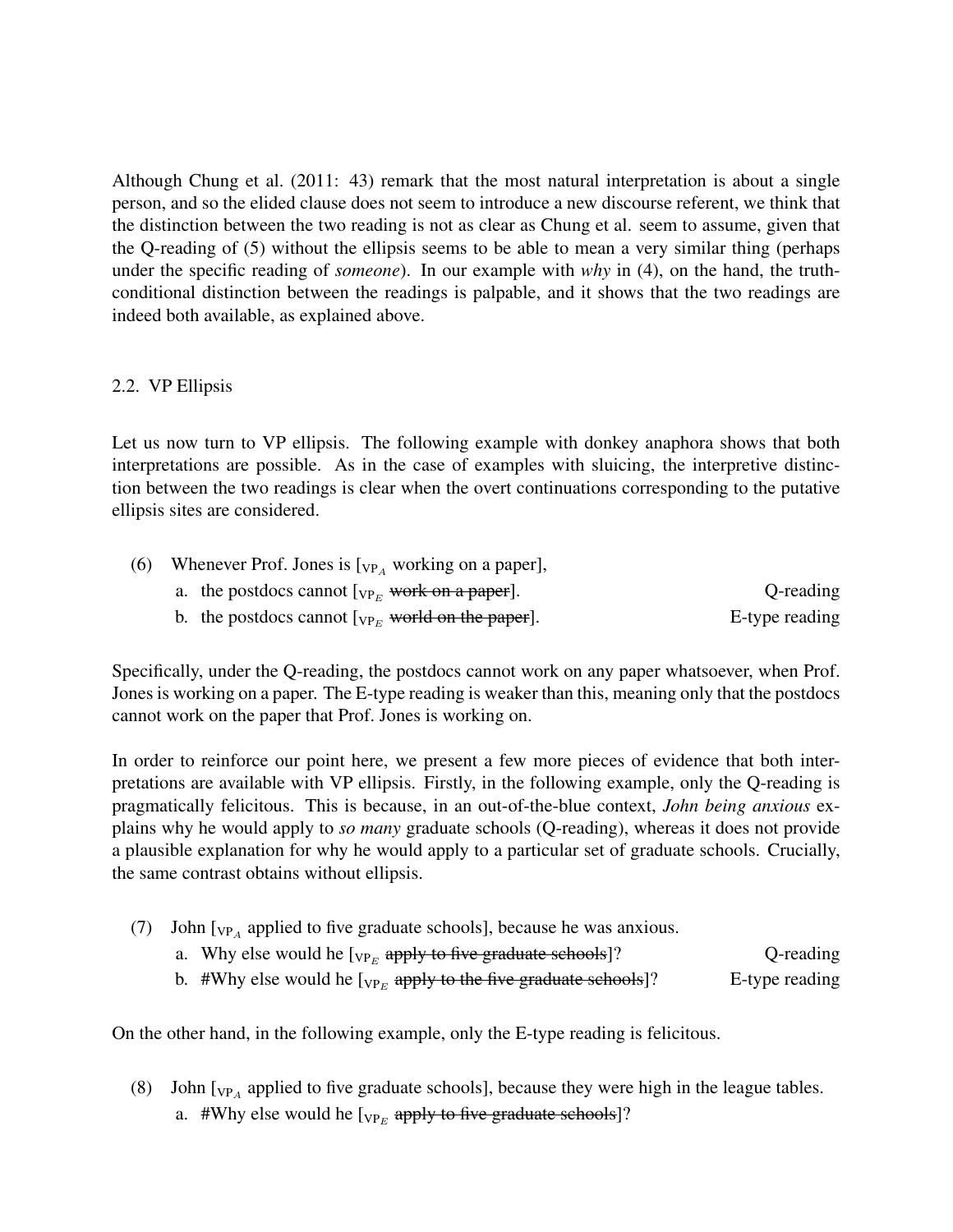b. Why else would he  $[\sqrt{V_{PE}}\$ apply to the five graduate schools]?

In an out-of-the-blue context, that the graduate schools were high in the league table provides a plausible explanation for why John would apply to *them* (E-type reading), but it fails to provide a plausible explanation for why he would apply to *so many* graduate schools (Q-reading).

These two examples constitute strong evidence that the Q- and E-type readings are separate readings, and moreover that they are both available with VP ellipsis.

This conclusion is in direct conflict with what Romero (2003) and Chung et al. (2011) assume, namely that the E-type reading is unavailable with VP ellipsis. We note that in many canonical instances of VP ellipsis, such as (9), only the Q-reading is available. This is the residue that our analysis must explain.

(9) John  $\left[_{VP_A} \right]$  read two novels], and a. Bill did  $[\vee_{\text{P}_E}$  read two novels], too.  $Q$ -reading b.  $*$ Bill did  $[\text{v}_{P_E}$  read the two novels], too. E-type reading

We claim in §2.3 the unavailability of the E-type reading in this example is due to independent restrictions on discourse coherence. In fact, the same restrictions apply to sluicing as well, as we will see below.

## 2.3. Coherence Relation

We claim that the crucial feature of examples like (9) that blocks the E-type reading is that they involve two sentences that stand in the *parallel relation*, in the sense that the sentences containing  $XP_A$  and  $XP_E$  are answering the same (implicit or explicit) question. In the case of (9), the most natural implicit question is *who read two novels?*. Then, for reasons of discourse coherence, the E-type reading is simply not available, because it would be infelicitous as an answer to this implicit question.

To be more precise, answers to a question are felicitous only if they satisfy the following condition (cf. Krifka 2001; Roberts 2012 among others). Here  $\|\alpha\|$  is the focus semantic value of  $\alpha$  in the sense of Rooth (1992a).

(10) The Question-Answer Congruence Condition: A declarative sentence A is *congruent* to a question Q iff  $||A|| = ||Q||$ .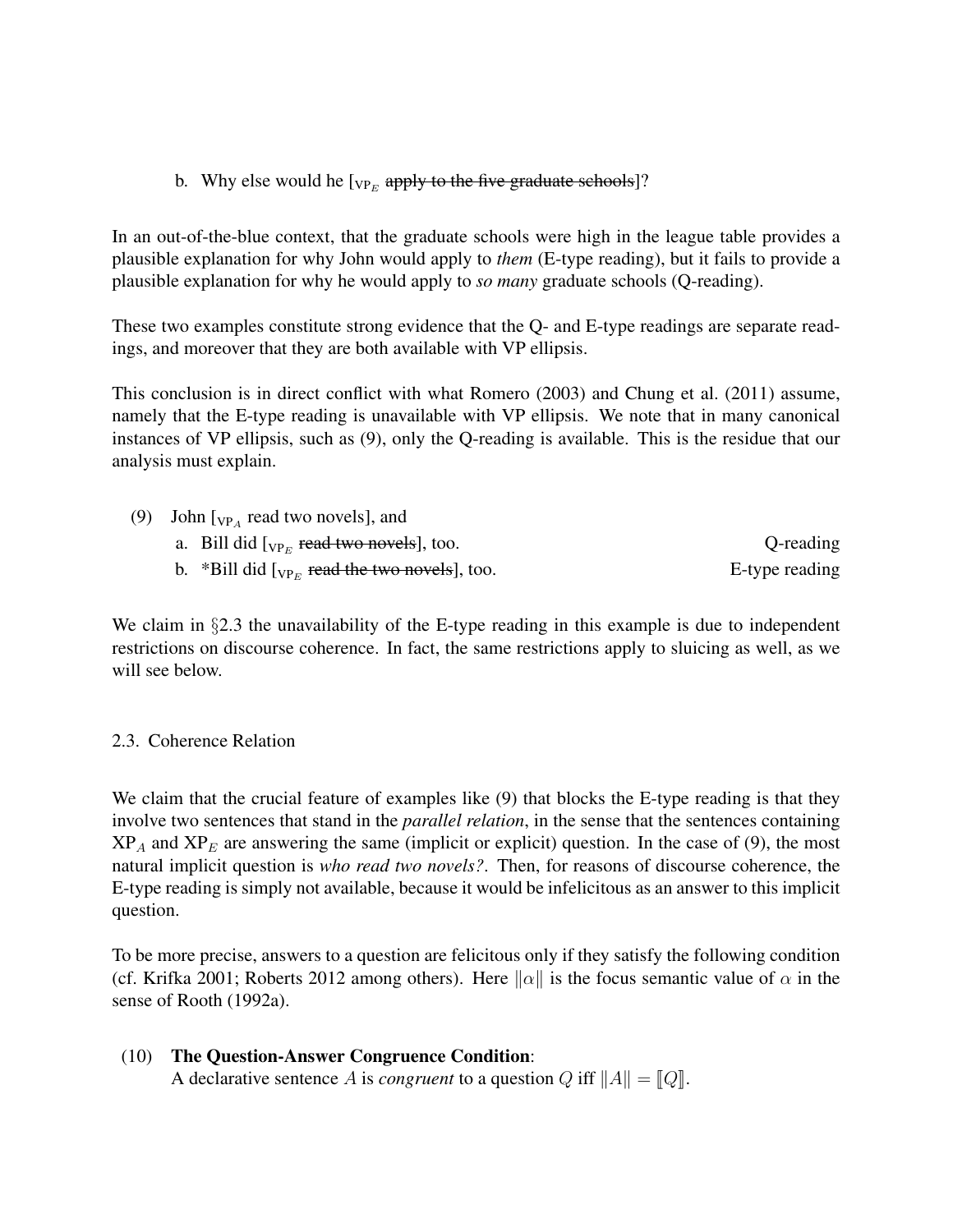For concreteness, we assume a Hamblin-Karttunen semantics for questions, according to which they denote sets of possible answers. for example:

(11)  $\forall$  Jwho read two books $\exists$  = { $p | p = \lambda w \exists x, X$  [books(X)  $\wedge |X| = 2 \wedge x$  read two books in w]}

Intuitively, in order to derive the focus semantic value of a sentence, we replace each F-marked expression of type  $\tau$  with a variable ranging over expressions of type  $\tau$ , and take the set of propositions corresponding to every possible valuation of the variable. To derive the semantic value of a *wh-*question, we do the same thing, only rather than replacing F-marked expressions with variables, we reconstruct the *wh-*phrases to their base-positions and replace them with variables.

Under a Roothian focus semantics, the focus semantic value of  $John_F$  *read two novels* is the same set as (11), so Question-Answer Congruence holds, and it can be given as a felicitous answer to (11). Similarly for  $Bill_F$  *read two novels*. On the other hand, the focus semantic value of  $Bill_F$ *read the two novels* is as follows:

(12)  $\|\text{Bill}_F \text{ read the two novels} = {p | p = \lambda w}.\exists x [x \text{ read } \iota X[\text{novels}(X) \land |X| = 2] \text{ in } w]\}$ 

Note that the set of propositions denoted by (12) is a strict subset of the set of propositions denotes by (11). Consequently, the E-type reading of (9) would not comply with the Question-Answer Congruence Condition, and hence it would not be a felicitous answer to the implicit question. For this reason, the E-type reading of (9) is unavailable.

To further buttress this point, we observe that when the example (9) is manipulated so that the two sentences are no longer in a parallel relation, the E-type reading indeed becomes available. For example,

- (13) Right after John read two novels,
	- a. Bill did read two novels, too. Q-reading b. Bill did read the two novels, too. The set of the set of the set of the set of the set of the set of the set of the set of the set of the set of the set of the set of the set of the set of the set of the set of the set

Further support of this analysis comes from the observation that sluicing is subject to the same constraint (cf. Romero 2003). For example, the following example does not have the E-type reading, as the two sentences stand in a parallel relation.

|  | (14) (Do you know which students like most of the professors?) |           |
|--|----------------------------------------------------------------|-----------|
|  | I know which BOYS like most of the professors.                 |           |
|  | a. But I don't know which GIRLS like most of the professors.   | Q-reading |
|  |                                                                |           |

b. \*But I don't know which GIRLS like the professors. E-type reading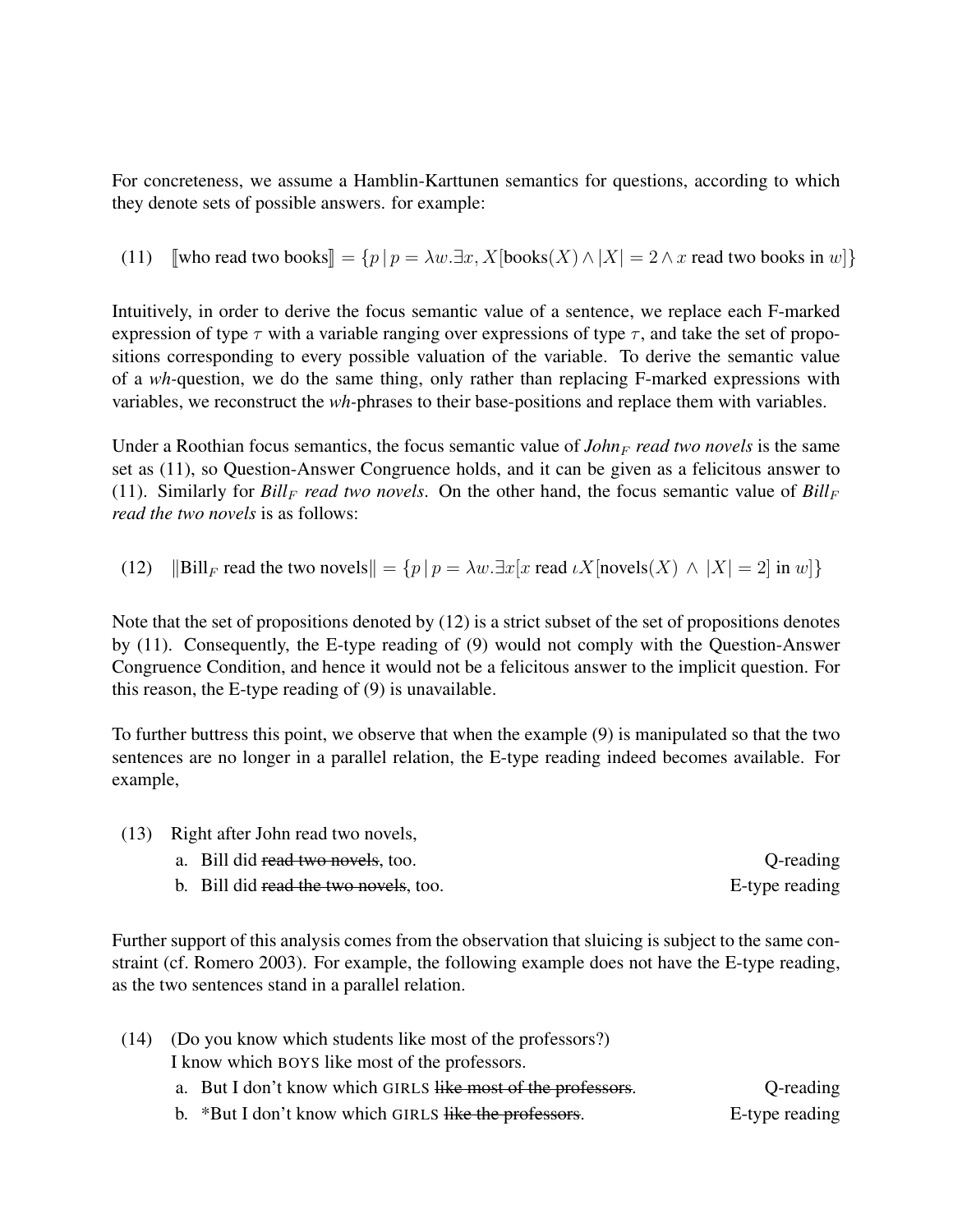In sum, we have observed that both Q- and E-type readings are available under sluicing and VP ellipsis, contrary to Romero (2003) and Chung et al. (2011), although their availability is sometimes restricted due to independent discourse considerations.

### 3. Previous Analyses of the E-type readings of sluicing

The Q-reading is straightforward to account for under any theory of ellipsis, as what one needs to assume is total identity (modulo vehicle change). The E-type reading, on the other hand, is more problematic, as it seems that  $XP_A$  and  $XP_E$  need to mean different things. In fact, as far as we can see, many recent theories of sluicing such as AnderBois (2010, 2014) and Barker (2013) simply cannot account for the E-type reading (the details are suppressed here for reasons of space), and one can only find several previous analyses of the E-type reading under sluicing, but we claim now that they are all unsatisfactory.

Firstly, assuming the false generalisation that sluicing only allows the E-type reading and VP ellipsis only allows for the Q-reading, Romero (2003) and Chung et al. (2011) tailor-made their analyses to derive this generalisation. In light of the data in the previous section, their analyses are simply empirically inadequate.

Merchant (2001) (cf. Merchant 1999), on the other hand, recognizes the existence of both E-type and Q-readings with sluicing, illustrating this with examples such as (15).

- (15) a. Exactly five officers were fired, but I don't know why
	- b. =...why exactly five were fired.
	- c. =...why exactly they<sup>E-type</sup> were fired. (Merchant, 2001: p. 212)

Merchant argues at length that ellipsis is subject to the following focus condition.

### (16) Focus condition on ellipsis

A phrase XP can be deleted only if XP is e-GIVEN.

A phrase  $XP_E$  is e-GIVEN if its focus closure, F-clo( $XP_E$ ), and the focus closure of its antecedent,  $F\text{-clo}(XP_A)$ , entail each other.  $F\text{-clo}(XP)$  is the result of replacing F-marked constituents of XP with existentially bound variables of the appropriate type.

Under the Q-reading, Merchant assumes that both  $TP_A$  and  $TP_E$  contain the relevant quantifier, which results in satisfaction of the focus condition. To see this more concretely, let us apply this analysis to (4). We assume a representation where the quantifiers have undergone QR.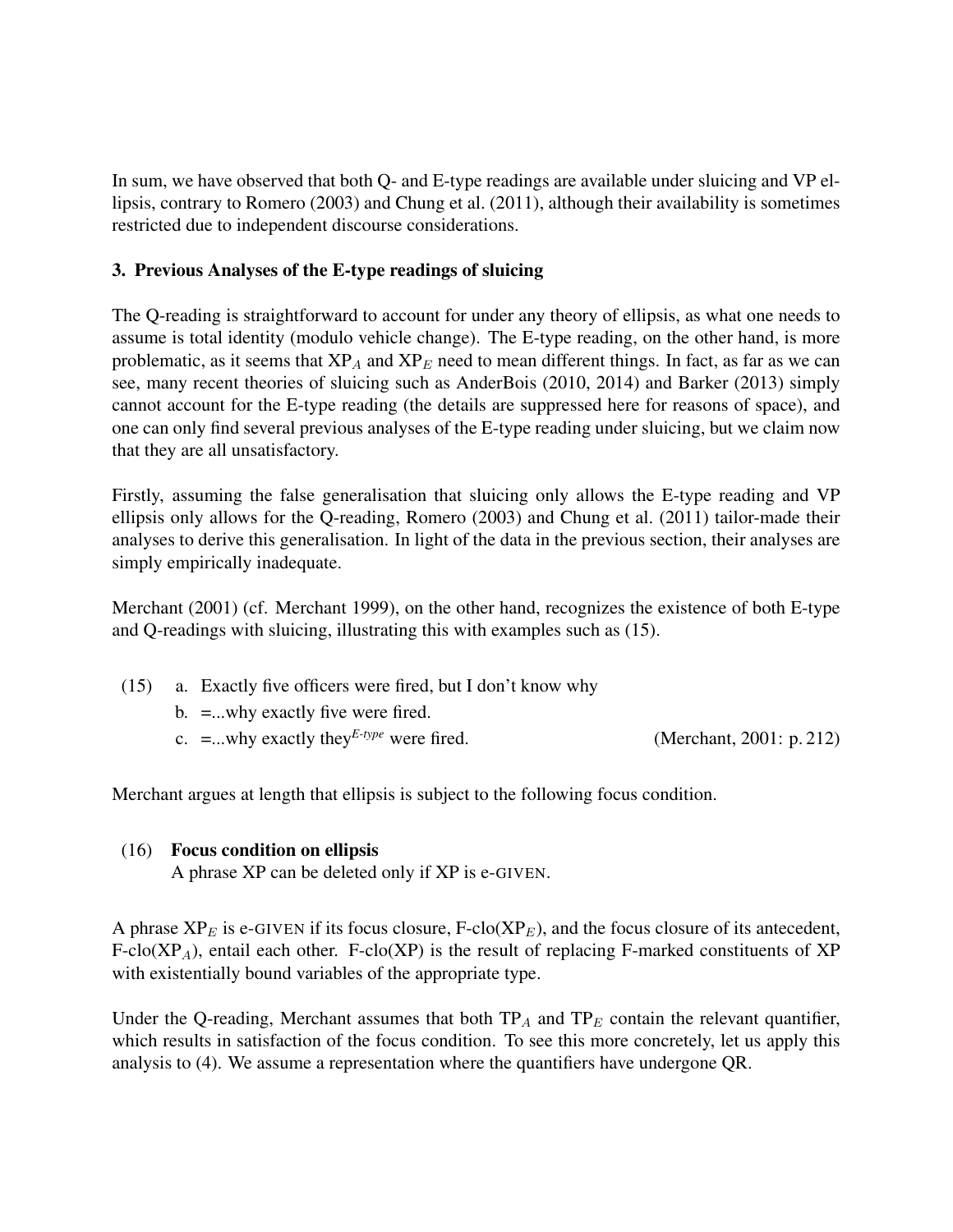(17) a. 
$$
\int_{\text{TP}}^{\text{TP}} [\text{five graduate schools}] \lambda 1 \left[ \text{TP John applied to } t_1 \right] ]
$$

b. but I don't know why  $\left[\begin{matrix} 1 \end{matrix}\right]$  [five graduate schools]  $\lambda$ 1  $\left[\begin{matrix} 1 \end{matrix}\right]$  John applied to  $t_1$ ]

As  $TP_A$  and  $TP_E$  are totally identical, their F-closures entail each other and so  $TP_E$  is e-GIVEN. Consequently,  $TP_E$  can be elided.

Under the E-type reading, on the other hand, Merchant assumes that  $TP_A$  does not contain the quantifier, but only its trace, whereas  $TP_E$  contains a co-indexed E-type pronoun.

(18) a. [TP [five graduate schools] 
$$
\lambda 1
$$
 [TP John applied to  $t_1$ ]]  
TP<sub>E</sub>  
b. but I don't know why [TP John applied to them<sup>E-type</sup><sub>1</sub>]

As in Heim and Kratzer (1998) among others, Merchant assumes that pronouns are interpreted as variables. This makes TP<sub>E</sub> in (18) e-GIVEN with respect to TP<sub>A</sub>, provided that the trace in TP<sub>E</sub> and the pronoun in  $TP_A$  are co-indexed.

In support of this analysis, Merchant observes that in cases where anaphoric pronouns are not licensed, the E-type reading is not available, even though  $TP_A$  and  $TP_E$  would satisfy the focus condition.

- (19) No one helped, but I don't know why.
	- a. =...why no one helped.
	- b.  $\neq ...$ <sup>\*</sup>why they<sup>E-type</sup> helped. (Merchant, 2001: p. 213)

3.1. Scope Island in the Antecedent

In large part, we agree with Merchant's analysis. For example, we follow Merchant in claiming that under the E-type reading, there is an E-type pronoun in  $TP_E$ . We argue that the focus condition is too restrictive however, and rules out attested cases of E-type readings. A crucial piece of evidence for us is the availability of an E-type reading licensed by a quantifier in an embedded clause in  $\text{TP}_A.^4$ 

 $^{4}(20)$  is in fact four-ways ambiguous (at least). There is both a Q- and an E-type reading corresponding to a 'short' parse of the ellipsis site, illustrated in (ia) and (ib) respectively.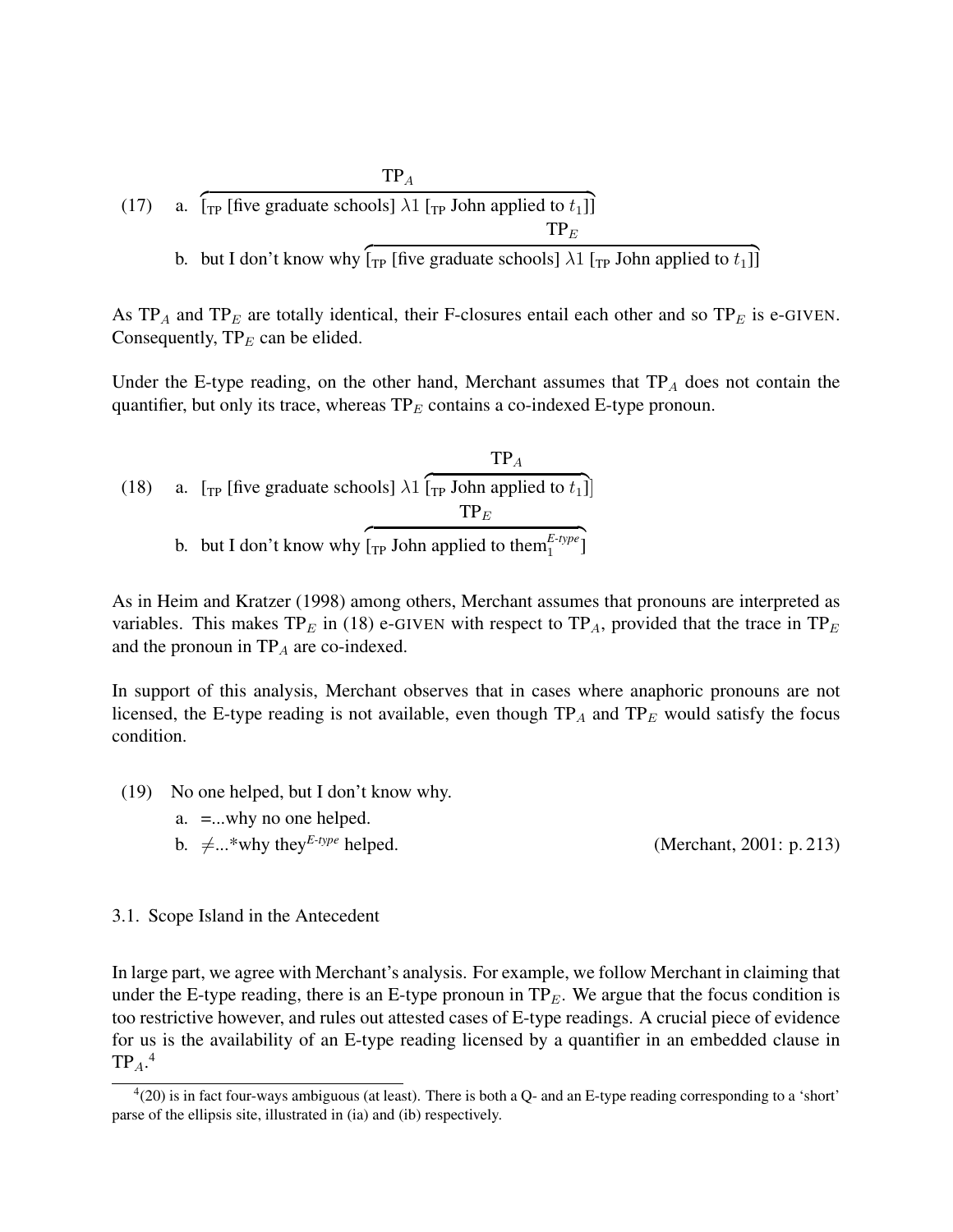- (20) John claimed that most students<sub>1</sub> in the room cheated,
	- a. but I don't know why he claimed that most students in the room cheated. Q-reading
	- b. but I don't know why he claimed that they cheated.  $E$ -type reading

Recall that under the E-type reading, Merchant assumes that  $TP_A$  does not contain the quantifier, but only its trace. Therefore the representation of TP<sub>A</sub> would have to involve QR of *most students* out of a scope island: the finite clause embedded under *claim*. This is independently ruled out.<sup>5</sup>

(21) a. 
$$
{}^{*}
$$
[r<sub>P</sub> [most students in the room]  $\lambda_1$  [r<sub>P</sub> John claimed [c<sub>P</sub> that  $t_1$  cheated]]]  ${}^{*}$ [r<sub>P</sub> John claimed [c<sub>P</sub> that  $t_1$  cheated]]

#### 3.2. ∃-Type Shifting

An additional issue for Merchant's analysis is the inconsistent application of ∃-binding. Crucially, in deriving the E-type reading, Merchant assumes that the trace of the quantifier in  $TP_A$  is not ∃-bound. Elsewhere, however, Merchant assumes that the trace of movement (specifically, of a moved wh-expression) is ∃-bound, in order to license sluicing with an indefinite correlate.

- (22)  $[\text{TP}_A$  Someone left the room], but I don't know who<sub>1</sub>  $[\text{TP}_E$   $t_1$  left the room].
- (23) F-clo(TP<sub>A</sub>) = F-clo(TP<sub>E</sub>) =  $\exists x.x$  left the room

Merchant could claim that this is because of some distinction between *wh-*expressions on the one hand, and quantificational DPs on the other. Regardless of whether or not an account of this kind could be made to work, there is a problem. A *wh-*expression in the antecedent clause can license an E-type reading of the ellipsis site. If it were possible for the trace of the  $wh$ -expression in  $TP_E$ to be ∃-bound, we predict unattested readings.

<sup>(</sup>i) a. but I don't know why most students in the room cheated. b. but I don't know why they<sub>1</sub> cheated.

We put these other readings to one side in our discussion, as they are expected under Merchant's focus condition. <sup>5</sup>To see that this is the case, note that (i) lacks an inverse scope reading (\**most students in the room* > *someone*).

<sup>(</sup>i) Someone claimed that most students in the room cheated.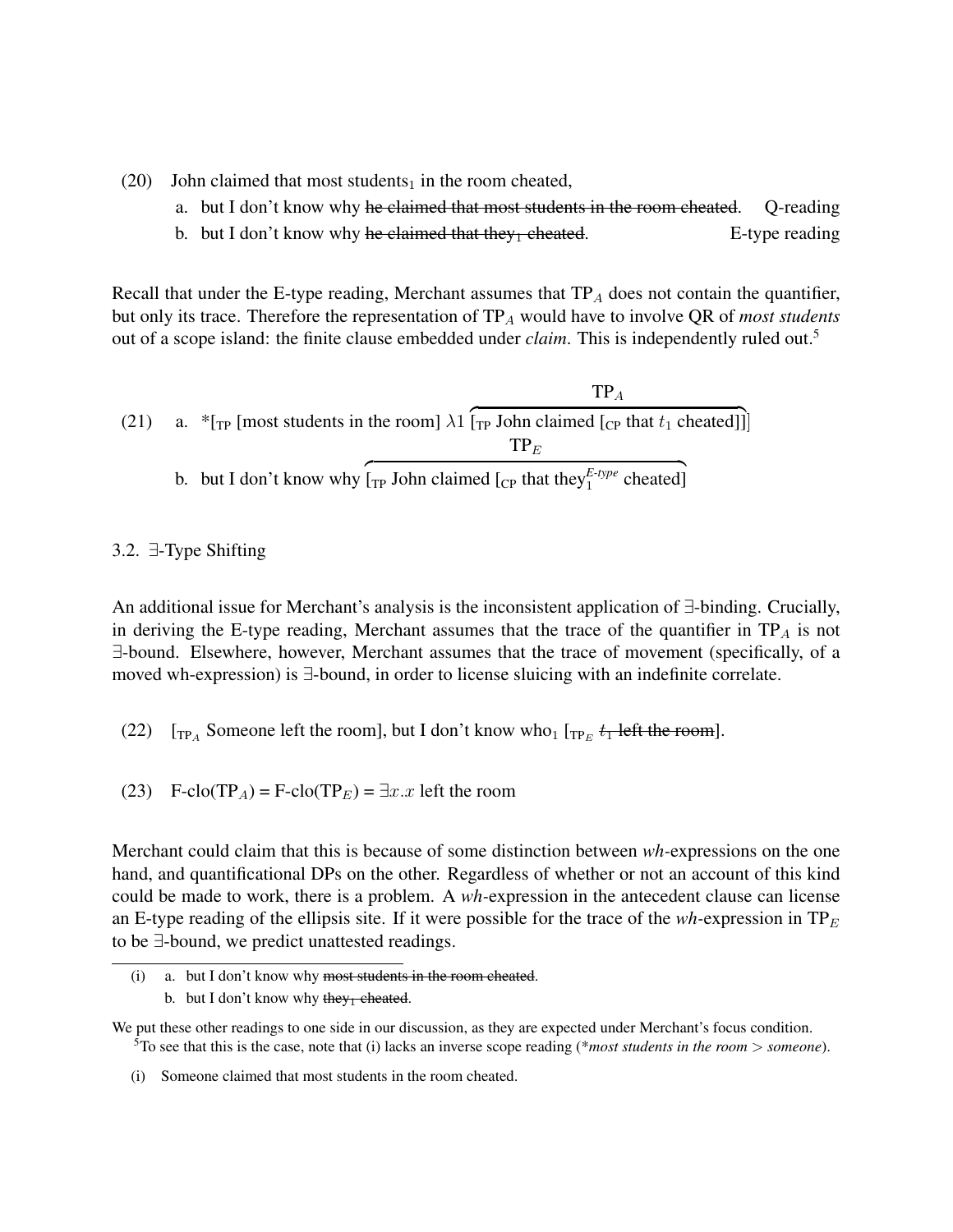- (24) I know what John bought at the OUP bookstore,
	- a. \*but I don't know why John bought something at the OUP bookstore. Q-reading
	- b. but I don't know why John bought it at the OUP bookstore. E-type reading

The unattested Q-reading can be derived via ∃-binding as follows.

- (25) a. TP<sub>A</sub> = John bought  $t_{wh}$  at the OUP bookstore b. TP $_E = \exists x$ . John bought x at the OUP bookstore
	- c. TP<sub>A</sub> =  $\exists x$ . John bought x at the OUP bookstore  $\exists$ -type shifting
	- d. F-clo(25c) = F-clo(25b) =  $\exists x$ . John bought x at the OUP bookstore

### 3.3. Anaphoric Dependency

Our final issue with Merchant's account is more conceptual. Merchant's account is framed in terms of a static semantics, with no substantive technology for dealing with cross-sentential anaphora. For the E-type reading to be available however, it is clearly necessary for the E-type pronoun in  $TP_E$  to be *anaphoric* on the quantifier in  $TP_A$ . According to Merchant's account, the E-type reading satisfies the focus condition just in case the trace of the quantifier in TP<sub>A</sub> is *co-indexed* with the pronoun in TP<sub>E</sub>. Since the trace of the quantifier comes to be  $\lambda$ -bound over the course of the derivation however, the index on the trace does not in any sense determine the discourse referent of the quantifier (in Heim's 1982 sense). Co-indexation therefore fails to guarantee that the pronoun in  $TP_E$  is anaphoric on the quantifier in  $TP_A$ . We believe that it is desirable for the identity condition on ellipsis to enforce the requirement that the pronoun in  $TP_A$  be anaphoric on the quantifier in  $TP_E$ .

### 4. Towards a Dynamic Account: d-GIVENNESS

In order to account for the E-type reading, we propose a dynamic semantic version of Merchant's focus condition, which requires  $XP_E$  and  $XP_A$  to *dynamically entail* each other in the sense to be made clear below. As we will see, by using dynamic semantics, we can formally capture the anaphoric dependency between the quantifier in  $XP_A$  and the definite phrase in  $XP_E$ .

#### 4.1. File Change Semantics

We adopt *File Change Semantics* (FCS) (Heim, 1982) with some modifications. One of the central ingredients of FCS is files  $F$ , which are sets of pairs consisting of a possible world w and an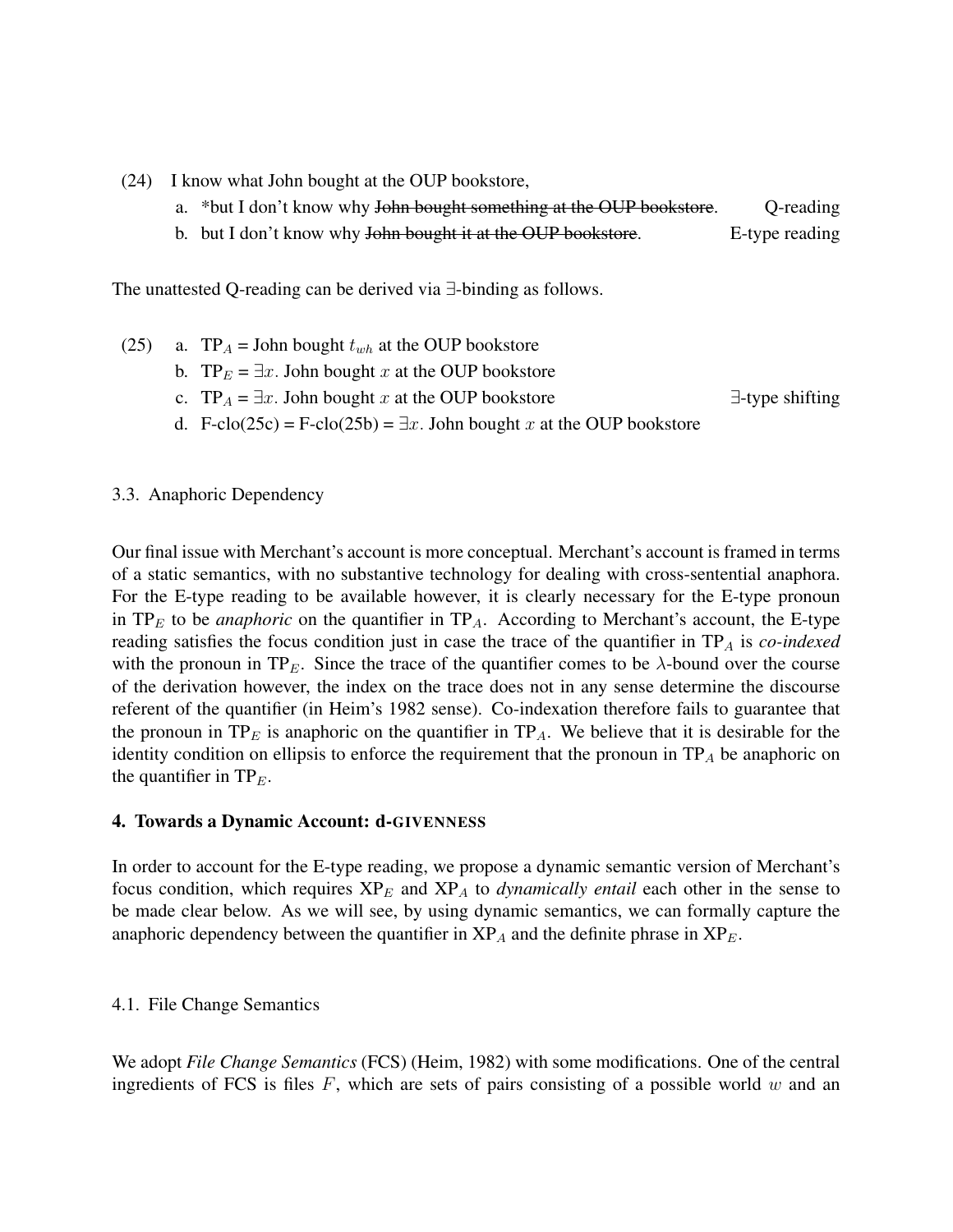assignment a. Following Heim (1982), we assume that assignments are total functions from file cards (variables) to individuals.

Declaratives sentences denote *File Change Potentials* (FCPs), which are functions from files to files. We adopt Heim's  $+$  notation here. Presuppositions put definedness conditions on  $+$ .

(26) a.  $F + \lVert \text{it is raining} \rVert = \{ \langle w, a \rangle \in F \mid \text{it is raining in } w \}$ b.  $F + \mathbb{I}$  it stopped raining is defined only if for each  $\langle w, a \rangle \in F$ , it was raining in w. Whenever defined,  $F + \llbracket$ It stopped raining $\rrbracket = \{ \langle w, a \rangle \in F \mid \text{it is not raining now in } w \}.$ 

Again following Heim (1982), we crucially assume that both indefinites and pronouns refer to variables, but follow Heim (1991) in assuming that indefinites are subject to the pragmatic condition called the *Novelty Condition*, while definites carry the *Familiarity Condition* as their presupposition.

- (27) a. Novelty Condition: Indefinites must denote variables referring to new file cards.
	- b. Familiarty Condition: Definites presuppose that they denote variables referring to old file cards.

New and old file cards are defined as follows.

(28) A file card  $x_i$  is *new* with respect to a file F if for any  $\langle w_1, a_1 \rangle$ ,  $\langle w_2, a_2 \rangle \in F$  such that  $a_1$ and  $a_2$  differ at most at  $x_i$ , and for any world  $w, \langle w, a_1 \rangle \in F$  iff  $\langle w, a_2 \rangle \in F$ . Otherwise it is *old*.

The idea is that  $x_i$  is new if there is absolutely no information in F as to what individual  $x_i$  might be.

For example, the following two sentences have identical FCPs, but they are subject to different conditions, namely, *someone*<sub>1</sub> *coughed* is felicitous as an utterance only if  $x_1$  is new with respect to the file it is updating, while  $he_1$  *coughed* presupposes that  $x_1$  is old.

- (29) a.  $F +$  [someone<sub>1</sub> coughed] = {  $\langle w, a \rangle \in F | a(x_1)$  coughed in w] }
	- b.  $F + \mathbb{I}$ he<sub>1</sub> coughed $\mathbb{I}$  is defined if  $x_1$  is old with respect to F. Whenever defined,  $F +$  $\lbrack \lbrack \mathbf{he}_1 \text{ coupled} \rbrack = \{ \langle w, a \rangle \in F \mid a(x_1) \text{ coupled in } w \rbrack \}$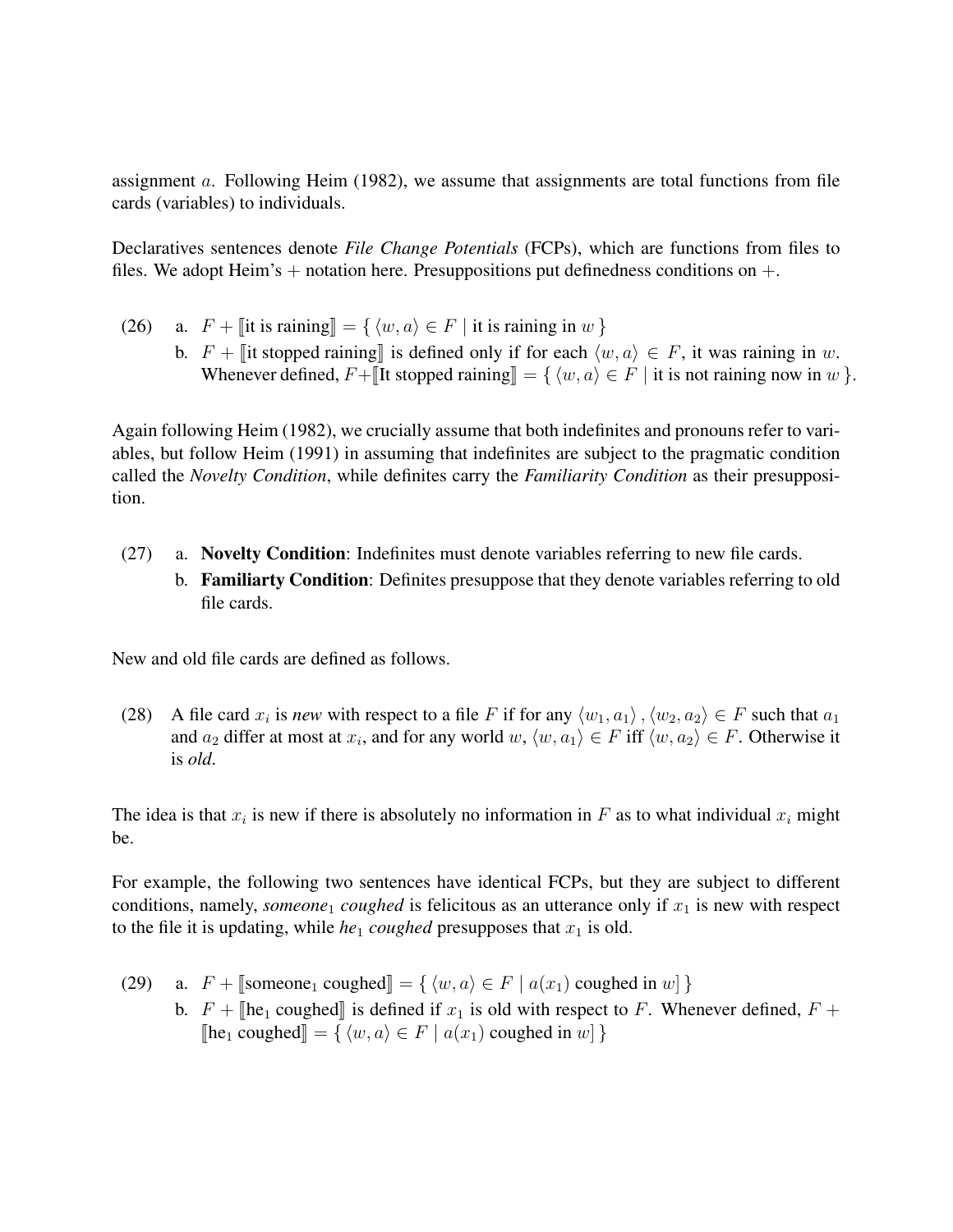#### 4.2. Dynamic Entailment and d-GIVENNESS

In FCS, we can define the notion of *dynamic entailment* as follows (cf. Groenendijk and Stokhof 1991):

(30)  $\phi$  *dynamically entails*  $\psi$  if whenever there is a non-empty file F' such that  $F + \phi = F'$ , there is a non-empty file  $F''$  such that  $F' + \psi = F''$ .

We say a phrase  $XP_E$  is *d*-GIVEN if there is an antecedent phrase  $XP_A$  in the discourse such that  $XP_E$  and  $XP_A$  dynamically entail each other. Using this notion, we define the identity condition on sluicing as follows.

(31) TP<sub>E</sub> can be elided only if TP<sub>E</sub> is d-GIVEN.

In order to see how this accounts for the E-type reading, let us consider the following example.

(32)  $\lceil_{\text{TP}}$  John applied to a<sub>3</sub> graduate school], but I don't know why  $\lceil_{TP}$  John applied to the<sub>3</sub> graduate school].

We assume the meanings of the two TPs to be the following.

- (33) a.  $F +$  [John applied to a<sub>3</sub> graduate school]  $= \{ \langle w, a \rangle \in F |$  John applied to  $a(x_3)$  in w and  $a(x_3)$  is a graduate school in w }
	- b.  $F + \text{John applied to the}_3$  graduate school, is defined only if  $x_3$  is old in F and for each  $\langle w, a \rangle \in F$ ,  $a(3)$  is a graduate school in w. Whenever defined,  $F +$  John applied to the<sub>3</sub> graduate school  $= \{ \langle w, a \rangle \in F |$  John applied to  $a(x_3)$  in w and  $a(x_3)$  is a graduate school in w }

It is easy to see that whenever there is a non-empty file  $F'$  such that

 $F + \llbracket$ John applied to a<sub>3</sub> graduate school $\rrbracket = F'$ 

 $F' +$  [John applied to the<sub>3</sub> graduate school] will be defined and will return  $F'$ . Furthermore, whenever there is a non-empty file  $F'$  such that

 $F + [John applied to the<sub>3</sub> graduate school] = F'$ 

 $F' +$  [John applied to a<sub>3</sub> graduate school] =  $F'$  as well. Therefore, these two TPs dynamically entail each other and TP, can be objected entail each other, and  $TP_E$  can be elided.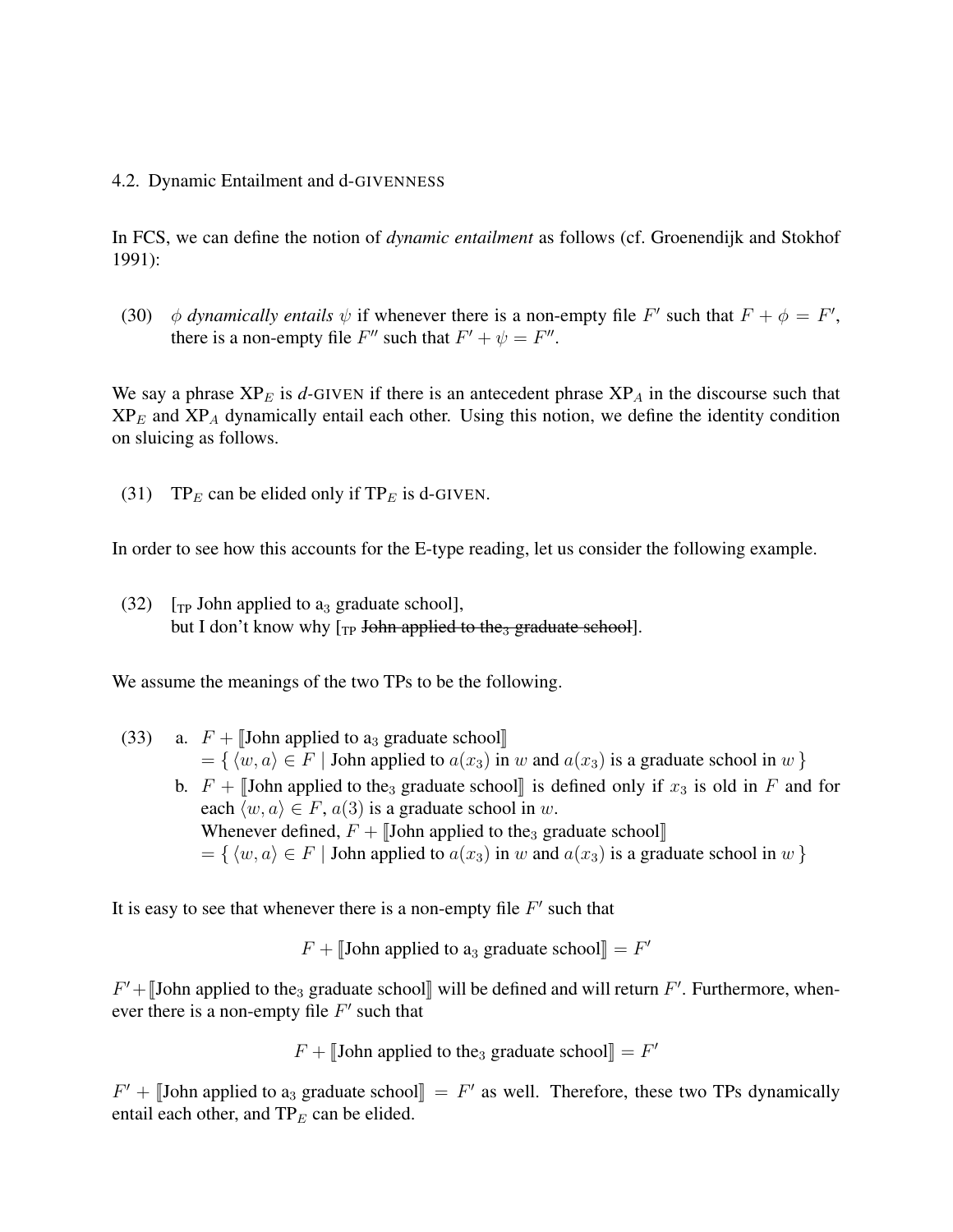Several remarks are in order. Firstly it is crucial that the anaphoric term has a descriptive content. If it were simply a variable without any restrictions on it, then the dynamic entailment from  $TP_E$ to  $TP_A$  wouldn't go through, as it would not necessarily denote a graduate school. Secondly, it is crucial that the indefinite and definite phrases are co-indexed. If they are not, dynamic entailment doesn't go through, as there is no guarantee that the final update will be a non-empty file. It is also crucial that the Novelty Condition is not a presupposition. If it were a presupposition,  $TP_E$  would not dynamically entail TP<sub>A</sub>, as TP<sub>A</sub> wouldn't be undefined for  $F'$ .

However, this result means that the second TP in the following unacceptable example is also d-GIVEN, since mutual dynamic entailment holds for the two TPs.

(34) \* $[\text{TP}$  John applied to the<sub>3</sub> graduate school], but I don't know why  $\lceil_{TP}$  John applied to  $a_3$  graduate school].

However, we correctly rule this out with the Novelty Condition on indefinites. That is, although  $TP<sub>E</sub>$  here is indeed d-GIVEN, the use of a co-indexed indefinite in the second sentence is pragmatically made infelicitous by the Novelty Condition requiring  $x_3$  to be a new file, which is not the case here, as the opposite is required by the presupposition of  $TP_A$ .

How do we then account for the Q-reading? It is accounted for by contra-indexation. Consider the following example.

(35)  $\lbrack$ <sub>TP</sub> John applied to a<sub>3</sub> graduate school], but I don't know why  $\lceil_{TP}$  John applied to  $a_5$  graduate school].

If the two indefinites were co-indexed, the second sentence would incur a violation of the Novelty Condition, but if they are contra-indexed, as indicated here, the Novelty Condition is satisfied provided  $x_3$  and  $x_5$  are both new in the input file. Furthermore, we can show that the two TPs dynamically entail each other even under contra-indexation. That is, whenever

 $F + \llbracket$ John applied to a<sub>3</sub> graduate school $\rrbracket = F'$ 

there must a non-null  $F''$  such that

 $F' + [\text{John applied to a}_5 \text{ graduate school}] = F''$ 

Given the meaning of the sentence, we have

 $F'' = \{ \langle w, a \rangle \in F' \mid \text{John applied to } a(x_5) \text{ in } w \text{ and } a(x_5) \text{ is a graduate school in } w \}$ 

Since for each  $\langle w, a \rangle \in F'$  John applied to  $a(x_3)$  in w and  $a(x_3)$  is a graduate school in w, there must be some  $\langle w, a \rangle \in F'$  where  $a(x_3) = a(x_5)$ . Then, F'' must be non-null, and entailment goes through. Therefore, the Q-reading is ruled in.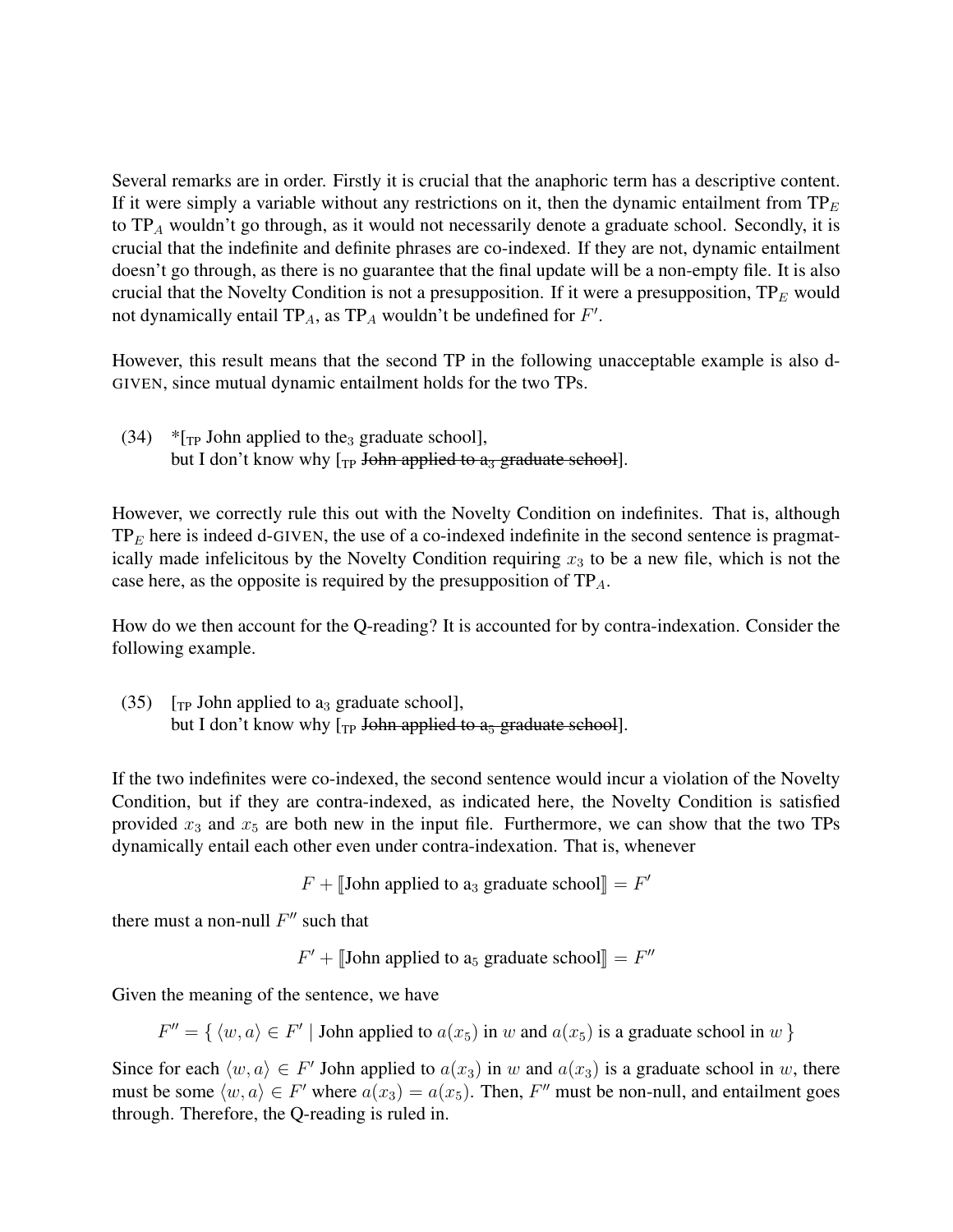4.3. Plural File Change Semantics

In order to account for plural quantifiers like *five graduate schools*, we need to extend FCS. A number of ways to account for plural quantification have been put forward in the literature (Chierchia, 1995; van den Berg, 1996; Nouwen, 2003, 2007; Brasoveanu, 2007, 2008, 2010a, b). Here we adopt the idea due to van den Berg (1996) and assume from now on that a file  $F$  is a set of pairs consisting of a possible world w and a *set of assignments* A, rather than just a single assignment.

The FCPs of simple sentences are not so different than in the original FCS.

(36) a.  $F + \lVert \text{it is raining} \rVert = \{ \langle w, A \rangle \in F \mid \text{it is raining in } w \}$ b.  $F + \mathbb{I}$  it stopped raining is defined only if for each  $\langle w, A \rangle \in F$ , it was raining in w. Whenever defined,  $F + \llbracket$ It stopped raining  $\rrbracket = \{ \langle w, A \rangle \in F |$  it is not raining now in w  $\}.$ 

Sentences containing singular indefinites and definites are analysed as follows. We now encode the number information.

(37) a. 
$$
F + \llbracket
$$
 someone<sub>1</sub> coupled $\rrbracket$ \n $= \{ \langle w, A \rangle \in F \mid |\{ a(x_1) \mid a \in A \} | = 1 \text{ and } \iota x \in \{ a(x_1) \mid a \in A \}$  coupled in  $w \}$ \nb.  $F + \llbracket$ he<sub>1</sub> coupled $\rrbracket$  is defined if  $x_1$  is old with respect to  $F$  and for each  $\langle w, A \rangle \in F$ ,  $|\{ a(x_1) \mid a \in A \} | = 1$ . Whenever defined,  $F + \llbracket$ he<sub>1</sub> coupled $\rrbracket$ \n $= \{ \langle w, A \rangle \in F \mid \iota x \in \{ a(x_1) \mid a \in A \}$  coupled in  $w \}$ 

Plural indefinites and definites are analysed as follows.

(38) a.  $F + [\text{John applied to five}_1 \text{ graduate schools}]$ =  $\sqrt{ }$  $\int$  $\mathcal{L}$  $\langle w, A \rangle \in F$   $|\{a(x_1) \mid a \in A\}| = 5$ and for each  $x \in \{a(x_1) \mid a \in A\}$ , x is a graduate school in  $w$  and John applied to  $x$  in  $w$  $\mathcal{L}$  $\mathcal{L}$  $\int$ b.  $F + \llbracket$ John applied to the<sub>1</sub> five graduate schools $\llbracket$  is defined if  $x_1$  is old with respect to F

and for each  $\langle w, A \rangle \in F$ ,  $| \{ a(x_1) | a \in A \} | = 5$  and for each  $x \in \{ a(x_1) | a \in A \}$ , x is a graduate school in w. Whenever defined,  $F +$  John applied to the<sub>1</sub> two graduate schools  $=\{ \langle w, A \rangle \in F \mid \text{for each } x \in \{ a(x_1) \mid a \in A \}$ , John applied to x in w }

One can easily verify that these two sentences dynamically entail each other, and thus our earlier results straighforwardly carry over to plural examples like (4).

In addition, this system is capable of accounting for examples like the following, where the antecedent quantifier is a strong quantifier.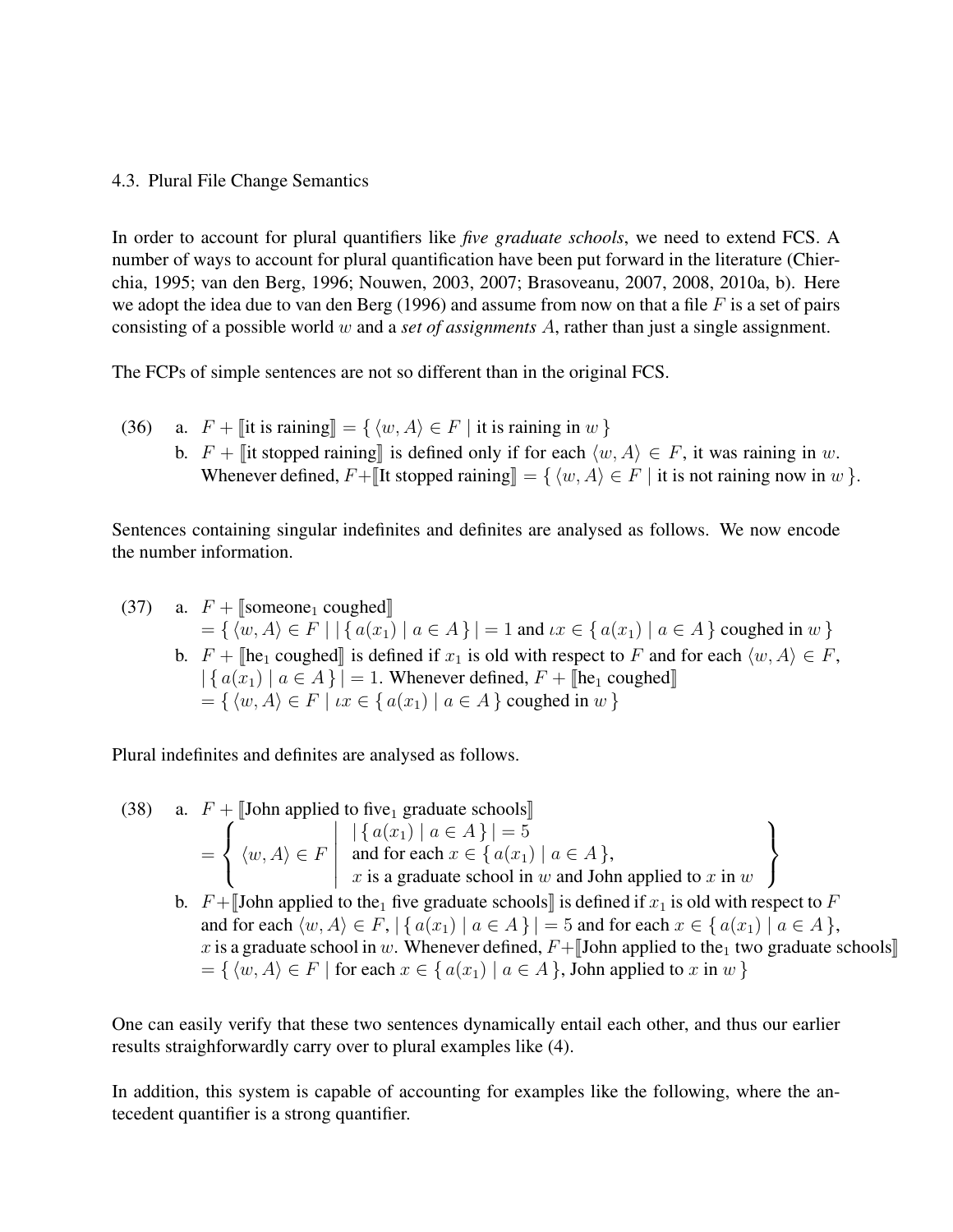- (39) John applied to half of the graduate schools,
	- a. but I don't know why John applied to half of the graduate schools. Q-reading
	- b. but I don't know why John applied to the half of the graduate schools. E-type reading

Zooming in on the E-type reading, the key observation here is that the E-type reading amounts to the *maximal* reading where the definite phrase refers to the maximal plurality of graduate schools that John applied to. This can be accounted for with the following semantics for the strong quantifier *half of the NP*. We assume that strong quantifiers are also subject to the Novelty Condition, so  $x_1$  here must be a new file card. Also, to simplify, we disregard the anaphoricity of *the graduate school* n this partitive noun phrase.

(40) 
$$
F + \text{[John applied to half}_1 \text{ of the graduate schools]} = \left\{ \langle w, A \rangle \in F \mid \frac{|\{a(x_1) \mid a \in A\}|}{|\{z \mid z \text{ is a graduate school in } w\}|} = \frac{1}{2}
$$
  
and  $\{a(x_1) \mid a \in A\}$  is a maximal  $S$  such that for each  $x \in S$ ,  
 $x$  is a graduate school in  $w$  and John applied to  $x$  in  $w$ 

See the works cited here for discussion on the maximality, as well as on further topics on plurality such as collective predication and dependency with other pluralities.

## 5. Conclusion

In the first half of this paper, we established the empirical lay of the land, claiming that a quantifier in an ellipsis antecedent may license an E-type reading in the ellipsis site. This was shown to be the case for both sluicing, and VP ellipsis, suggesting that this is not a construction-specific phenomenon (contra Romero 2003 and Chung et al. 2011), but rather a consequence of the identity condition on ellipsis.

In the second half, we critically examined Merchant's (2001) analysis of E-type readings, and found it wanting. Our criticisms being that: (i) it under-generates E-type readings in contexts where the quantifier in the antecedent is embedded inside of a scope island, (ii) it is not clear how to constrain ∃-type shifting, giving rise to unattested Q-readings licensed by a *wh-*expression in the antecedent, and (iii) it fails to directly capture the requirement that the definite in the ellipsis site be anaphoric on the quantifier in the antecedent clause.

Nevertheless, we agreed with Merchant's account in spirit. Our proposed solution is to reformulate Merchant's focus condition in terms of dynamic semantics. For concreteness, we use Heim's (1982) File Change Semantics for our revised focus condition, which we dub d-GIVENness. Modulo discourse factors, we argued that this accurately predicts the pervasiveness of E-type readings licensed by quantifiers in elliptical contexts. This work opens up the question of whether there are other phenomena motivating a specifically *dynamic* approach to the identity condition on ellipsis.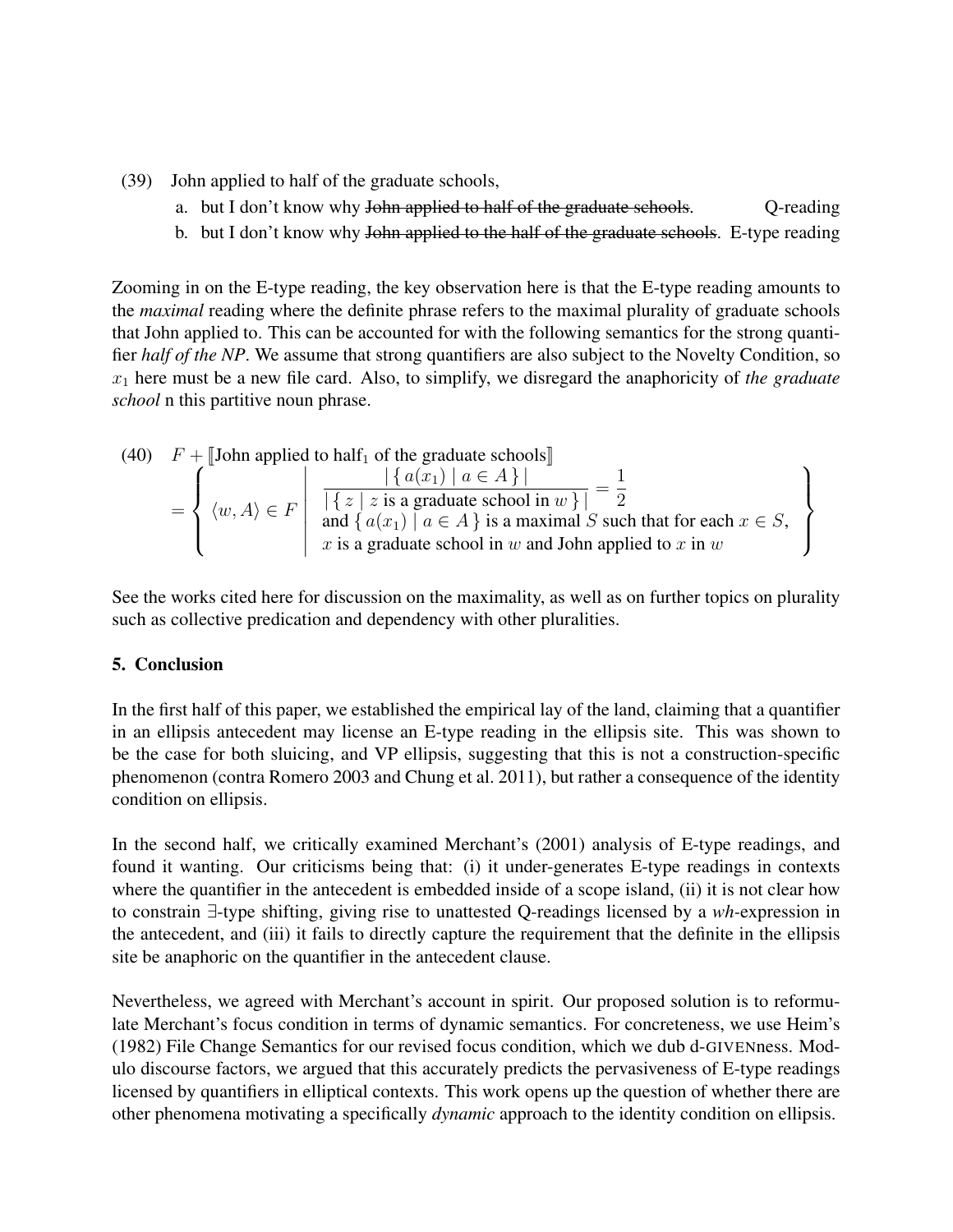#### References

- AnderBois, S. (2010). Sluicing as anaphora to issues. In N. Li and D. Lutz (Eds.), *Proceedings of SALT 20*, pp. 451–470.
- AnderBois, S. (2014). The semantics of sluicing: Beyond truth conditions. *Language 90*(4), 887–926.
- Barker, C. (2013). Scopability and sluicing. *Linguistics and Philosophy 36*(3), 187–223.
- Brasoveanu, A. (2007). *Structured Nominal and Modal Reference*. Ph.D. dissertation, Rutgers University.
- Brasoveanu, A. (2008). Donkey pluralities: plural information states versus non-atomic individuals. *Linguistics and Philosophy 31*(2), 129–209.
- Brasoveanu, A. (2010a). Decomposing modal quantification. *Journal of Semantics 27*(4), 1–91.
- Brasoveanu, A. (2010b). Structured anaphora to quantifier domains. *Information and Computation 208*(12), 450–473.
- Chierchia, G. (1995). *Dynamics of Meaning: Anaphora, Presupposition, and the Theory of Grammar*. Chicago: University of Chicago Press.
- Chung, S., W. A. Ladusaw, and J. McCloskey (2011). Sluiding (:) between structure and inference. In R. Guitérrez-Bravo, L. Mikkelsen, and E. Potsdam (Eds.), *Representing Language: Essays in Honor of Judith Aissen*, pp. 31–50. Santa Cruz, CA: Linguistics Research Center.
- Fiengo, R. and R. May (1994). *Indices and Identity*. Cambridge, MA: MIT Press.
- Groenendijk, J. and M. Stokhof (1991). Dynamic Predicate Logic. *Linguistics and Philosophy 14*(1), 39–100.
- Heim, I. (1982). *The Semantics of Definite and Indefinite Noun Phrases*. Ph.D. dissertation, University of Massachusetts, Amherst.
- Heim, I. (1991). Artikel und Definitheit. In A. von Stechow and D. Wunderlich (Eds.), *Semantik: Ein internationales Handbuch der zeitgenossischen Forschung/Semantics: An International ¨ Handbook of Contemporary Research*, pp. 487–535. Berlin: de Gruyter.
- Heim, I. and A. Kratzer (1998). *Semantics in Generative Grammar*. Oxford: Blackwell.
- Kehler, A. (2002). *Coherence, Reference, and the Theory of Grammar*. Stanford, CA: CSLI.
- Krifka, M. (2001). For a structured account of questions and answers. In C. Féry and W. Sternefeld (Eds.), *Audiatur vox Sapientiae: A Festschrift for Arnim von Stechow*, pp. 287–319. Berlin: Akademie-Verlag.
- Merchant, J. (1999). E-type A'-traces under sluicing. In *Proceedings of WCCFL 17*, pp. 478–492.
- Merchant, J. (2001). *The Syntax of Silence: Sluicing, Islands, and Identity in Ellipsis*. Oxford: Oxford University Press.
- Merchant, J. (2013). Voice and Ellipsis. *Lingusitic Inquiry 44*(1), 77–108.
- Nouwen, R. (2003). *Plural Pronominal Anaphora in Context: Dynamic Apsects of Quantification*. Ph.D. dissertation, Utrecht Institute of Linguistics OTS.
- Nouwen, R. (2007). On dependent pronouns and dynamic semantics. *Journal of Philosophical Logic 36*(2), 123–154.
- Roberts, C. (2012). Information structure: Towards an integrated formal theory of pragmatics. *Semantics and Pragmatics 5*(6), 1–69.